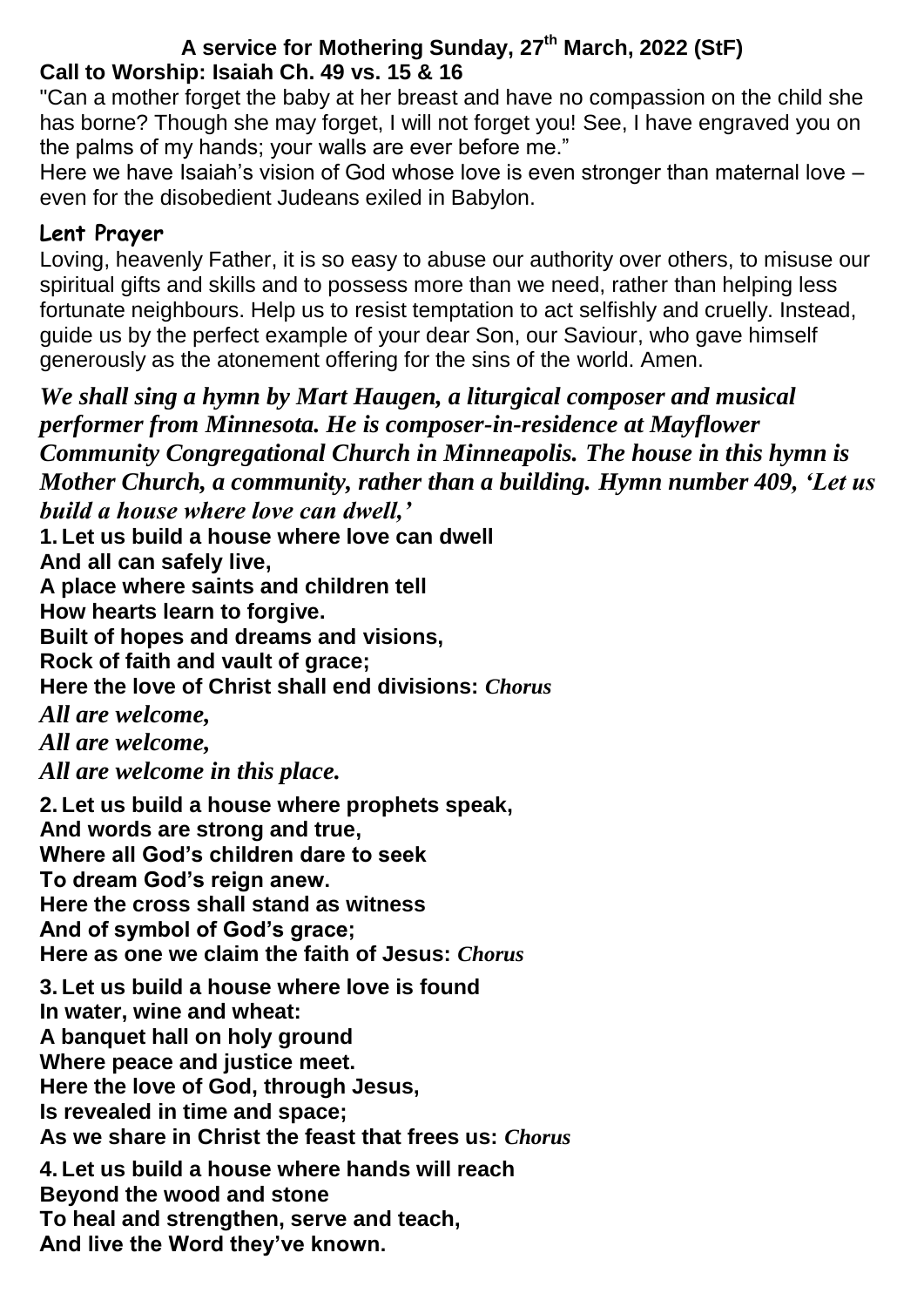**Here the outcast and the stranger Bear the image of God's face; Let us bring an end to fear and danger:** *Chorus*

**5. Let us build a house where all are named, Their songs and visions heard And loved and treasured, taught and claimed As words within the Word. Built of tears and cries and laughter, Prayers of faith and songs of grace, Let this house proclaim from floor to rafter:** *Chorus © Marty Haugen (born 1950)*

# *Let us come to our Lord in prayer.*

Loving God, as our Saviour, Jesus told the people of Jerusalem, 'I long to gather you safely under my wings, as a mother hen gathers her chicks', we come to thank you for loving and protecting us – gathering us to yourself.

'As a mother comforts her child, so will I comfort you,' says the Lord. God of the universe, Author and Sustainer of all life, hear and accept our praise and worship, for you care for each one of us, providing our daily needs and guiding us; in love you reach out to everyone to comfort and strengthen us with unnumbered blessings.

Above all else, thank you, Lord for giving your only and Beloved Son, Christ Jesus, to be our Saviour, guide and friend, for through his death and resurrection you overcame the power of sin and death and draw us close to you as a loving parent holds a child to make us feel safe and warm in your care. All glory, honour, power and praise are yours by right and we worship you in Jesus' holy name. Amen.

## *Let us set ourselves right with our Lord by confessing our sins. When I say, 'Lord, in your mercy,' please respond with 'Hear our prayer'.*

Lord, on Mothering Sunday, we remember that a mother will often sacrifice her own needs for the sake of her children. Lord, for the times when our own desires have been more important to us than the needs of other people, we ask your forgiveness. Lord, in your mercy,

# **Hear our prayer.**

Like a mother, you give of your very self to nourish and sustain us.

Lord, for the times we have ignored you and turned away, we ask your forgiveness. Lord, in your mercy,

## **Hear our prayer.**

Can a mother forget her own child? We are confident that you remember us always, so we are extremely sorry for the times when we have forgotten you. We recall, also, when we have failed to share your love with our neighbours, especially those in need or distress. …………………………………………… As we repent in the lovely name of our Saviour, Christ Jesus, we trust in your grace for our pardon. Lord, in your mercy,

# **Hear our prayer.**

Merciful God, you hear and answer all prayers and we believe that you have indeed forgiven us. Teach us to live as you wish us to, by following the perfect example of Jesus and empowered by the Holy Spirit. Amen.

# *We shall say the prayer our Lord taught his disciples.*

**Our Father, who art in heaven, hallowed be thy Name; thy kingdom come; thy will be done; on earth as it is in heaven. Give us this day our daily bread. And forgive us our trespasses, as we forgive those who trespass against us. And lead us not**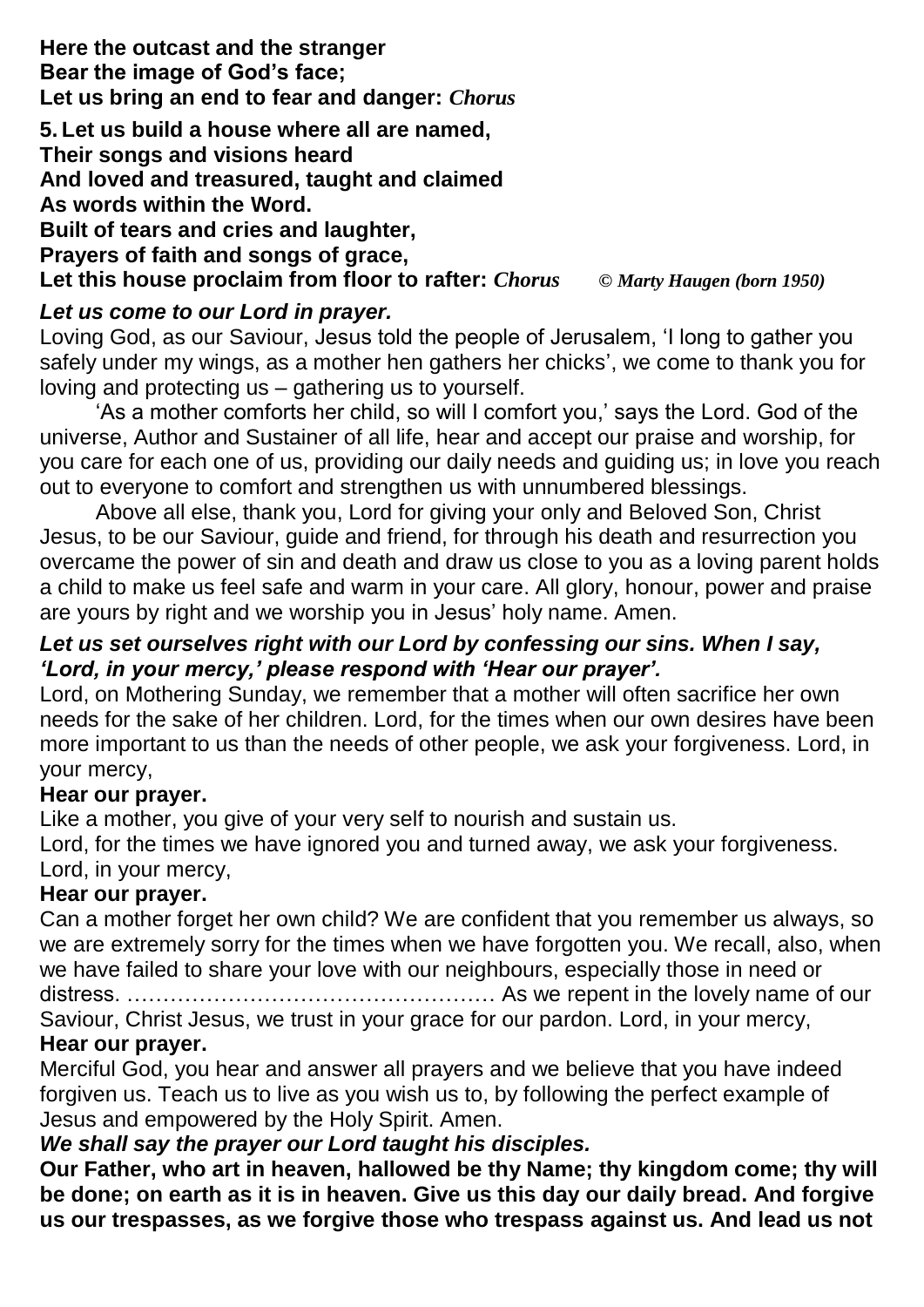**into temptation; but deliver us from evil. For thine is the kingdom, the power, and the glory, for ever and ever. Amen.**

*We shall sing the hymn on our sheets, 'For motherhood we thank you, Lord:'* **1. For motherhood we thank you, Lord: For lifelong care which mothers give; For love and blessings freely-poured Which help us prosper as we live.**

**2. When Hannah prayed in her distress, She made a pact before the Lord; If he would end her childlessness. She pledged her son and kept her word.**

**1. When Mary heard the angel speak Of how she'd bear God's own dear Son, She praised the Lord, who'd raised the meek And said, "Now may your will be done."**

**4. Our Mother Church calls us to serve, Although the world may sneer and shove: Take up your cross and keep your nerve; Let hate be overcome by love.**

**5. Like Hannah, may we know God's grace; Like Mary, seek to do his will: Lord, let our faith and trust replace Such doubts and fears that haunt us still.** *M. Rider (23rd March,2003. To "Herongate" HP804) Mod 1st March, 2010 & 121th March, 2022* 

#### *We come now to our prayers of intercession. We begin with a prayer for Ukraine. Let us pray.*

Lord of all nations, you made us, you love us all and understand everything about us. You declared creation 'good', yet we have been poor stewards of the world and our failure to live in peace with our neighbours is heart-breaking. At present our hearts go out to Ukraine and its peoples, as they face attacks by Russia.

In your mercy Lord, be with all Ukrainians: President Zelenskyy and his advisors, the armed forces and militia as they resist Russia's might; civilians, women, children and elderly, who have to shelter from bombardment and who are facing diminishing supplies. Grant them steadfast courage and look on them with compassion. Remember, too, Ukrainian refugees, who are fleeing to friendly countries. May they be made welcome and receive all the support they need.

We pray that a peace treaty can soon be negotiated to end the conflict, that the Kremlin's plans are frustrated and that Ukraine will remain a free, democracy after hostilities have ceased. May other nations continue to provide practical support and hospitality not only during the conflict, but as long as help is needed.

Above all, Lord, restore peace to Ukraine and help it rebuild what war has destroyed. We offer our prayer in Jesus' name. Amen.

### *We continue with prayers about our concerns for the world.*

God of creation, although we have been blessed with this achingly beautiful planet, we grieve and lament about the brokenness we see here and abroad. We want to play what part we can in making the world a better place, but we recognize that our own powers are limited and confess that, at times, many complex situations threaten to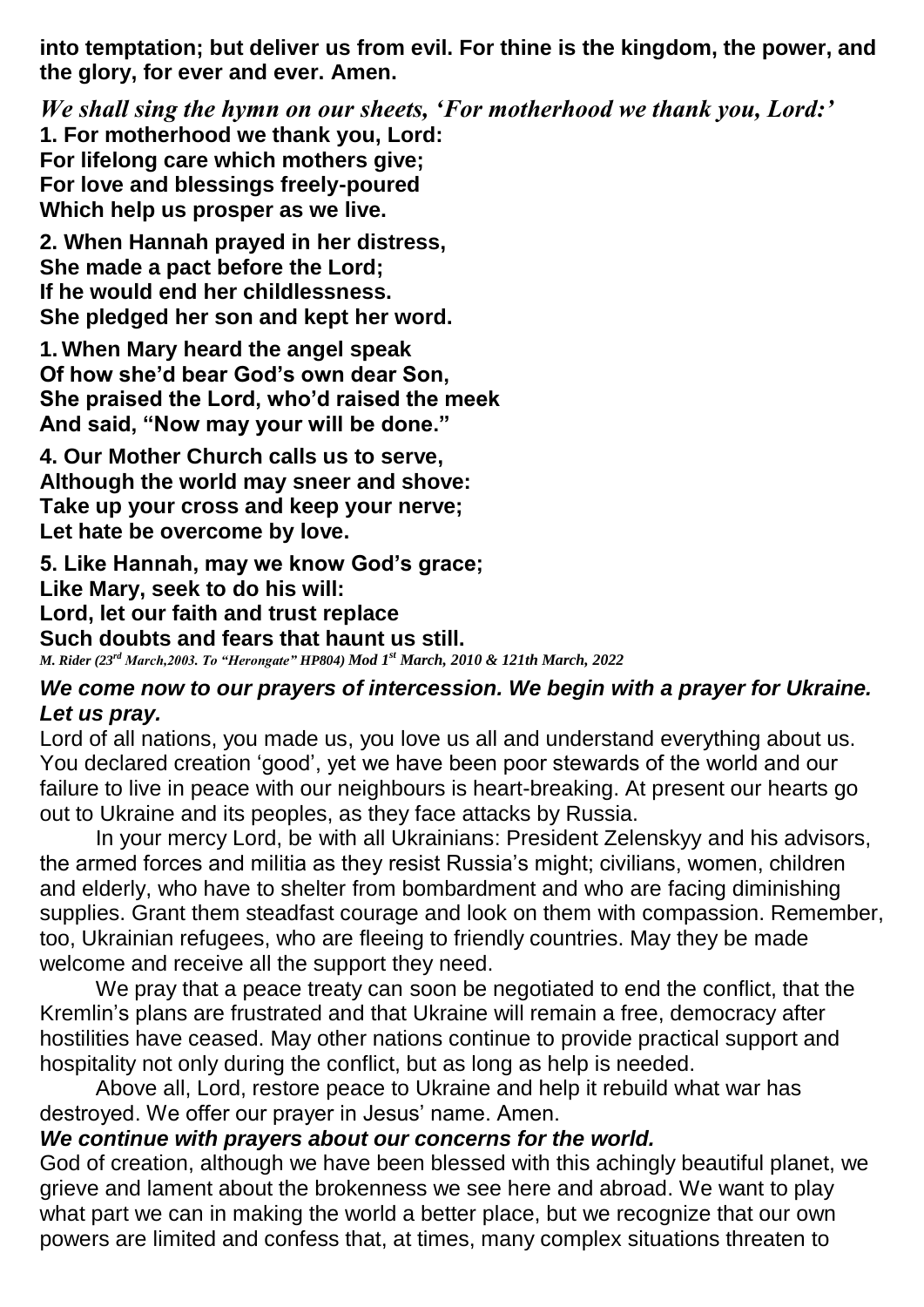overwhelm us. However, we are not afraid to ask you to reach out to inspire people with greater ability, power and influence than we possess; people who can heal the suffering around us, for we know that to you all things are possible. Nevertheless, Lord, give us the courage to play what part we can by campaigning against both prejudice and injustice, by doing all we can to relieve poverty, by learning to use the earth's resources more carefully and by encouraging others to do so, too.

Lord of all nations, besides praying for an end to the conflict in Ukraine, we pray for peace across the world. Guide national leaders to resolve disputes with neighbours by negotiation rather than resorting to military action. Instead, may they learn to rule with justice and mercy, for only then can true peace be established and prevail. In your mercy, hear our prayer for all victims of warfare, terrorism and persecution. Grant them the resources and encouragement they need to rebuild their lives and to be healed in body, mind and spirit.

We pray for the people of Afghanistan, Ethiopia, Yemen and Sudan where serious famines may lead to catastrophic loss of life. May the situation in Ukraine not divert the attention of governments and relief agencies from providing much-needed aid.

Gracious Lord of well-being, look with compassion on people around us who are sick in body, mind, or spirit. May they receive the professional care and support they need to be restored to health and may they experience your loving presence during their time of need.

We remember people who have lost loved-ones during the past two years, both because of COVID19 and for other reasons, but who have been unable either to mark their passing or to mourn because of restrictions at funerals. We pray for neighbours who are suffering from the physical, mental, social and economic effects of the pandemic and, not least of all, for children whose education and general wellbeing have been seriously harmed during the pandemic. Grant them the support, comfort and courage to recover.

In a time of silence, we bring to mind people around us who are in special need of your care and, as we name them before you, we are confident you will know their needs and will reach out to them in loving-kindness:

……………………………………………………………………… Lord, wherever possible, help us to offer them practical support and friendship and we ask you to embrace everybody for whom we pray with the warmth of your love, offering them healing, courage, comfort and lasting peace.

Holy God, we pray for Mother Church, not only churches in our district, but the World Church as we emerge from the dark shadow of coronavirus. Help us learn new, effective ways of meeting the needs of our communities and to reflect the goodness and grace of Jesus by serving him with united, faithful hearts.

Abba, Heavenly Father, bless us, our friends and our families. Keep us safe in your care and help us to share the abundance of your love with our neighbours in the same ways as a mother may nurture and bless her family, so our lives bring you honour through Christ Jesus our Lord and friend. Amen.

#### **Our Gospel reading is Luke chapter 2 verses 22 to 35**

When the time of their purification according to the Law of Moses had been completed, Joseph and Mary took him to Jerusalem to present him to the Lord (as it is written in the Law of the Lord, "Every firstborn male is to be consecrated to the Lord"), and to offer a sacrifice in keeping with what is said in the Law of the Lord: "a pair of doves or two young pigeons."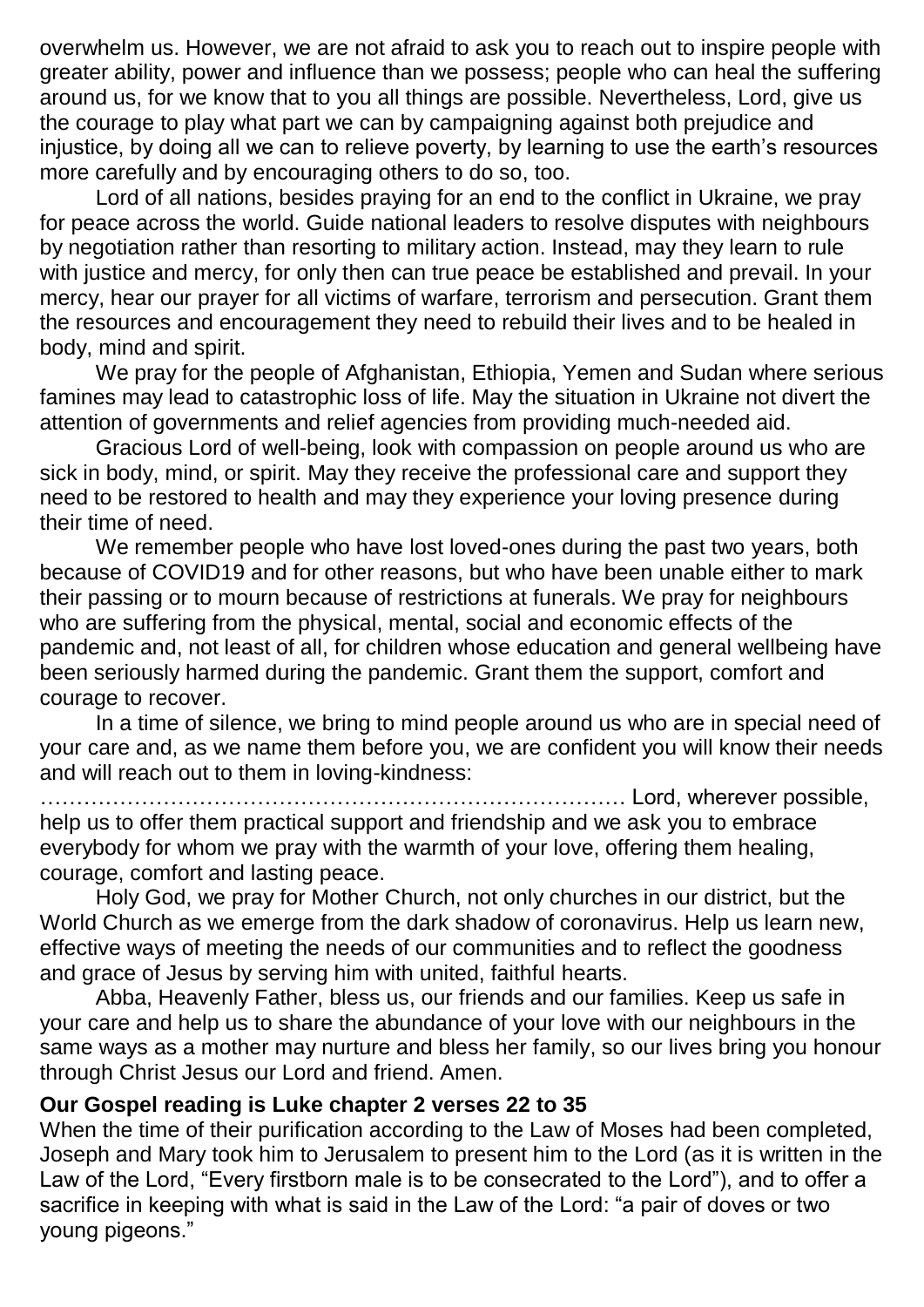Now there was a man in Jerusalem called Simeon, who was righteous and devout. He was waiting for the consolation of Israel, and the Holy Spirit was upon him. It had been revealed to him by the Holy Spirit that he would not die before he had seen the Lord's Christ. Moved by the Spirit, he went into the temple courts. When the parents brought in the child Jesus to do for him what the custom of the Law required, Simeon took him in his arms and praised God, saying:

"Sovereign Lord, as you have promised, you now dismiss your servant in peace. For my eyes have seen your salvation, which you have prepared in the sight of all people, a light for revelation to the Gentiles and for glory to your people Israel."

The child's father and mother marvelled at what was said about him. Then Simeon blessed them and said to Mary, his mother:

"This child is destined to cause the falling and rising of many in Israel, and to be a sign that will be spoken against, so that the thoughts of many hearts will be revealed. And a sword will pierce your own soul too." Amen.

*Our penultimate hymn is by the well-known writer, Alan Gaunt. Not so wellknown is that he was Headmaster at King Edward's in Birmingham, then at Rugby School, at Malvern College and at Winchester College. I am amazed that such a busy man found time to write any hymns! Let us sing hymn number 120,* 

*'We gladly celebrate and praise,'*

**1. We gladly celebrate and praise, The gift so great and good,**

**Through which God's kindness is made known: The gift of motherhood.**

**2. We sing of Mary's mother-love: For she, of all on earth, Received the privilege to bear And bring God's Son to birth.**

**3. We pray that God's own mother-love Will hold in gentleness, All children who have never known A mother's tenderness.**

**4. For mothers, who with broken hearts, Are faced with grief and loss, We pray the Son of God will give Deep comfort from his cross.**

**5. We trust the mother-love of God, Who bears, in Mary's boy, Our pain and sorrow, to secure Our everlasting joy.** *© Alan Gaunt (born 1935)*

**Sermon:** *"Every firstborn male is to be consecrated to the Lord".* **Luke 2:23** As somebody brought up in the Anglican tradition, but now a firmly-rooted nonconformist, I found the strong opposition to extending women's roles in the priesthood a source of despair rather than anger. After all, women ministers have served many nonconformist denominations for several decades, with great success and I might still have not become a local preacher were it not for two deaconesses, one of whom challenged me about my call, the other who took me through my training – a hard task indeed!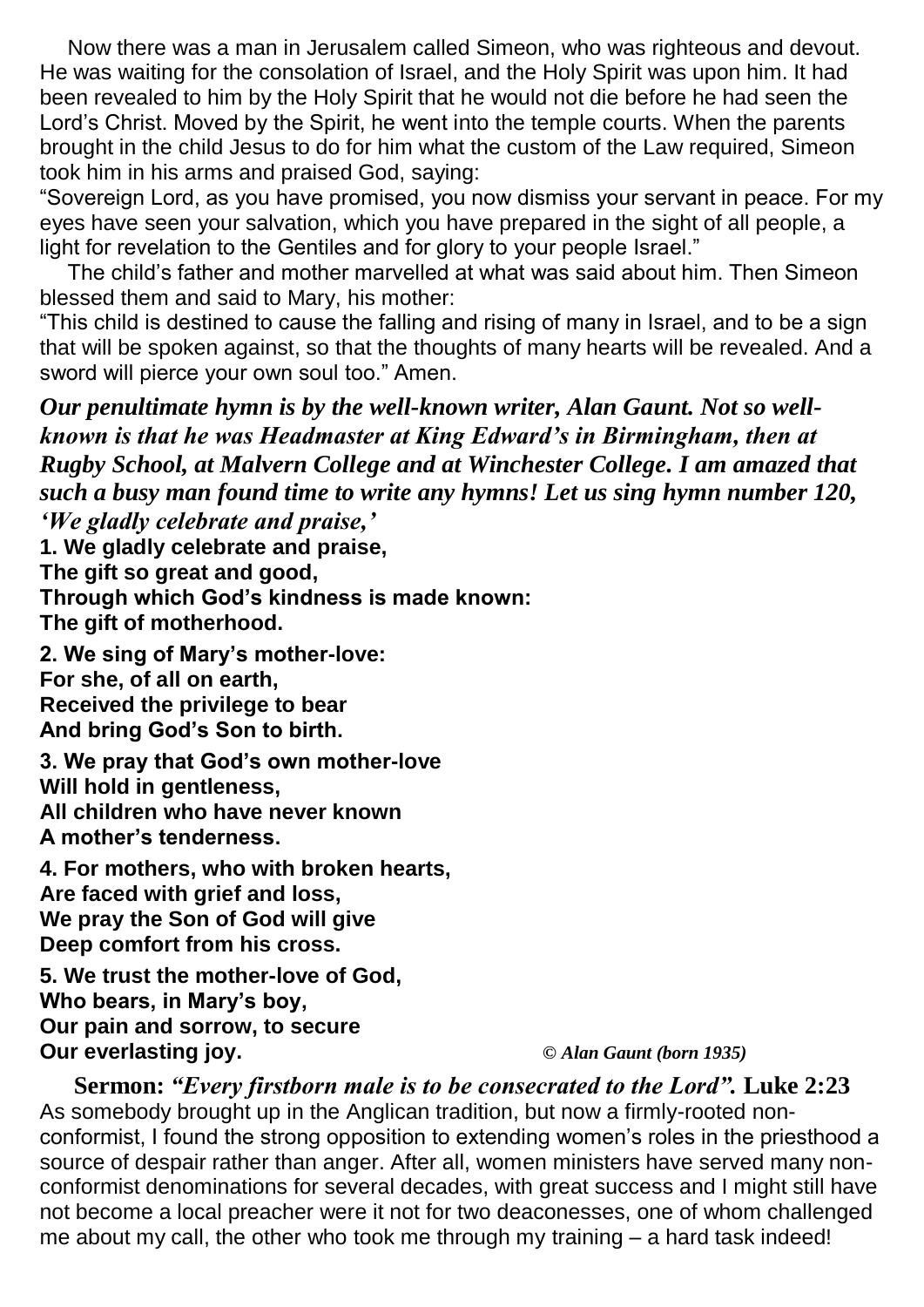Therefore, on Mothering Sunday, I think it is appropriate to consider the qualities of Mary, mother of Jesus.

Let us consider God's choice of Mary as mother of his Son. We know that Mary was related to Elizabeth, wife of the priest, Zechariah and mother of John the Baptist, that Elizabeth was descended from a priestly family, so it is reasonable to surmise that Mary, too, came from a Levite background. She was living in Nazareth when the angel Gabriel gave her news that she would bear God's Son. Gabriel's message raised serious issues for Mary, as her pregnancy might have led to charges of infidelity levelled against her, especially if Joseph denied that he was the father. At the least, Mary would have borne public disgrace for bearing a child outside marriage and, had Joseph rejected her, she would have become an outcast.

What is remarkable about our reading is Mary's acceptance of God's commission. Many young women would have been less than enthusiastic about such a case, but not Mary. In amazement she asked how she could give birth whilst still a maiden. Mary did not doubt the angel, but instead was filled with wonder and intrigued how the Lord would fulfil his message and she accepted Gabriel's explanation, which ended with the declaration that **'nothing is impossible with God'.** She displayed an amazing trust in God and made herself wholly available to his will and simply replied, **'I am the Lord's servant. May it be to me as you have said.'**. In other words, she was prepared to take on the world, its finger-pointing, spiteful condemnation, disgrace and ostracism to do God's will. Mary wasn't naïve nor foolish. She knew the cost of obedience and was willing to pay it for the Lord's sake – for the redemption of Israel. It is hardly surprising that her Son, Jesus, was obedient, even to death on a cross, trusting only in God's saving grace after being raised by such a mother.

We know that Mary had a good grasp of the Scriptures, for the **Magnificat**, her hymn of praise, develops the song of **Hannah after she conceived Samuel**, from Hannah's words of triumph over her enemies to Mary's praise for the goodness and grace of God towards the downtrodden and poor. In **"His mercy extends to those who fear him, from generation to generation"**, the word, **'chesed'** which our text gives as **'mercy'** can also be translated as **'loving-kindness'** and Jesus came to offer loving-kindness especially to the despised and marginalised in society.

The Magnificat, Mary's hymn of praise for God's gift, Jesus – **Jehushua** – God saves – shows her faithful response to God's call, but a week after Jesus' birth, a shadow was cast over her joy, for when she and Joseph went for the ritual purification and presentation ceremonies, the faithful, elderly Simeon, told her: **"This child is destined to cause the falling and rising of many in Israel, and to be a sign that will be spoken against, so that the thoughts of many hearts will be revealed. And a sword will pierce your own soul too."** There is no evidence that Simeon was a priest, only that he was devout man who had been promised he would not die until he had seen the Messiah, God's anointed. However, the Holy Spirit guided him to Mary and the infant Jesus and gave voice to his disturbing prophecy.

Imagine the anxiety Mary bore for three decades, as she raised her son, not only attending to his material needs, but nourishing him spiritually – helping him grow into the man God wanted: faithful, obedient, courageous and open-minded – willing to break the mould of orthodoxy. She must have known that, despite all she was doing, her beloved son was destined to suffer in a way that would hurt her to the uttermost, if only because of the opposition he faced from Pharisees and Scribes. We cannot fully empathize with Mary at the foot of the cross, as she stood watching Jesus dying, but Simeon's description of a sword piercing her soul is apt.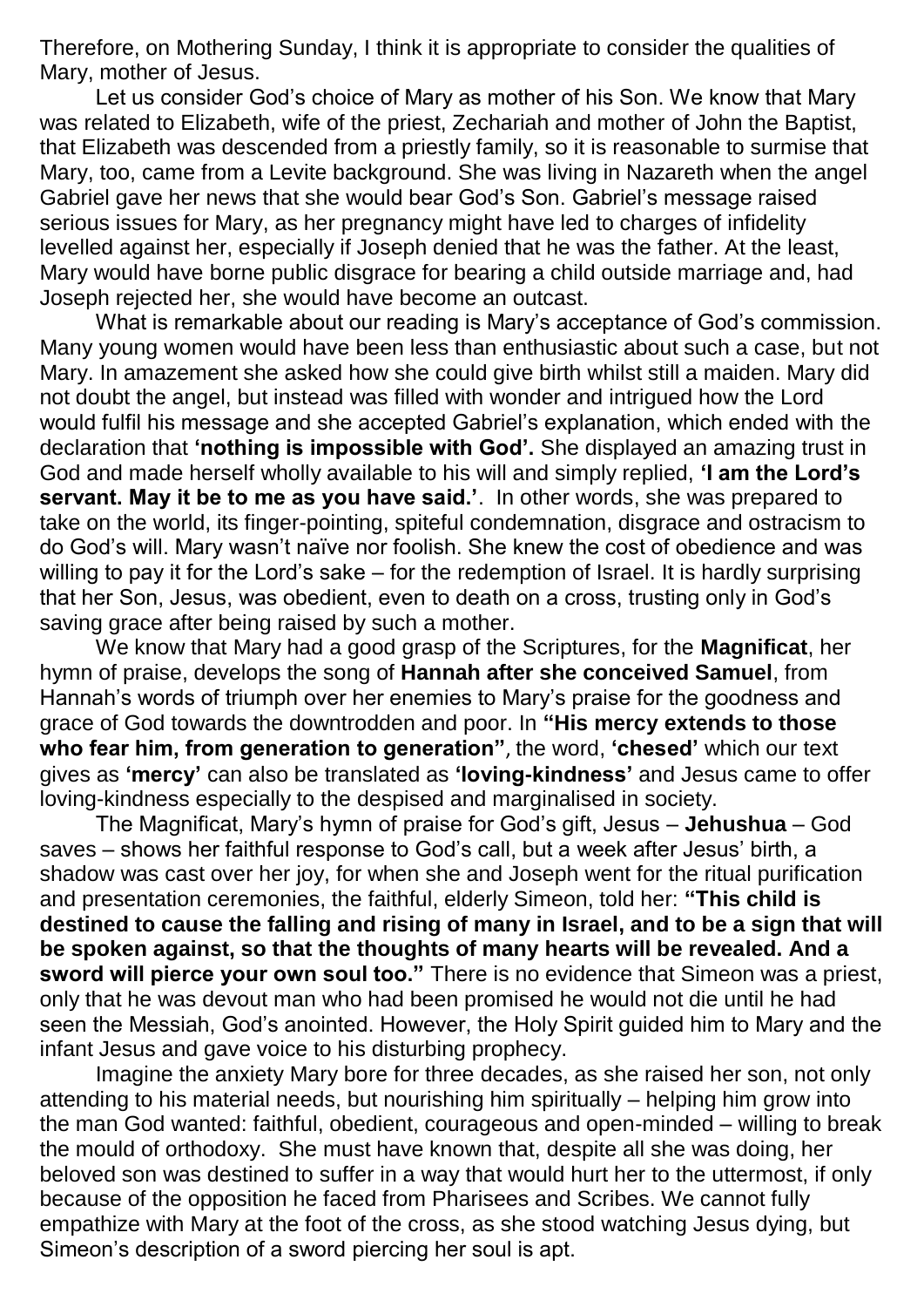As she watched her son die, Mary must have wondered whether or not she could have done anything to sway Jesus from his ministry; a terrible sense of failure, as Simeon's words seemed to be crumbling to dust, for Mary, like the disciples, had no understanding of the significance of Jesus' death until the first Easter. As she stood beneath the cross, she must have wondered about God's promise and might have been anxious for the future of herself and her other children. Yet, when Jesus saw his mother and the small group below his cross, despite his incredible personal suffering, his only thought was for Mary's welfare, so he entrusted her to John, directing him to look after her as his own mother and telling Mary to take John as her son in his place. Christ's compassion is breath-taking: there is no self-pity, nor doubt; Jesus put his mother in the care of a disciple he loved and trusted, showing that God's love is not sentimental but practical.

Mary showed sacrificial, maternal love, **'racham'** in Hebrew, love which trusts God enough to put itself at his disposal, but we see an even greater form of that love from God himself – **agape** – boundless, unmerited and free. God sent his Son to live among sinners like us, with neither status, nor wealth to isolate himself from the trials of life. Jesus came as the one Perfect Sacrifice who atones for all sins and who was raised, so eternal life is ours as a gift of grace, not something we can either earn or deserve. After his ascension, Jesus sent the Holy Spirit upon his followers and the church – **Mother Church** – was born. The Church, our church, is commanded not only to proclaim good news to the world, but to live out our faith as a good mother. We must offer practical, listening care to all-comers, to defend their rights, to nurture them not only in material terms, but spiritually, too. We are called to support and encourage our neighbours in good times and bad: to laugh with them and to weep with them. And, as Mary taught the Scriptures to Jesus, we are to teach our neighbours about the grace of God we can see through Jesus' life, death and resurrection, not just by preaching to them, but by how we live.

Our challenge is to trust in God and to do his will in response for the love that flows from him  $-$  even if our service causes us grief at times. Think of the pain, both physical and spiritual, that Jesus bore for our sakes, yet almost with his dying breath he made provision for his own mother. **May our lives and service reflect the exemplary qualities of both Jesus and Mary, so we play our part to ensure our church is as steadfast as Mary in witnessing to God's amazing love for everyone. Amen.**

*Although I am a frequent critic of the many shortcomings of "Singing the Faith", the hymnal has a number of first-rate newer hymns – many set to traditional, tried-and-tested melodies. Our closing hymn by the late Fred Kaan, is a fine example of what I mean. We shall sing hymn number 119, 'God of Eve and God of Mary,'*

**1. God of Eve and God of Mary, God of love and mother-earth, Thank you for the ones who with us Shared their life and gave us birth.**

**2. As you came to earth in Jesus, So you come to us today; You are present in the caring That prepares us for life's way.**

**3. Thank you that the Church, our Mother, Gives us bread and fills our cup,**